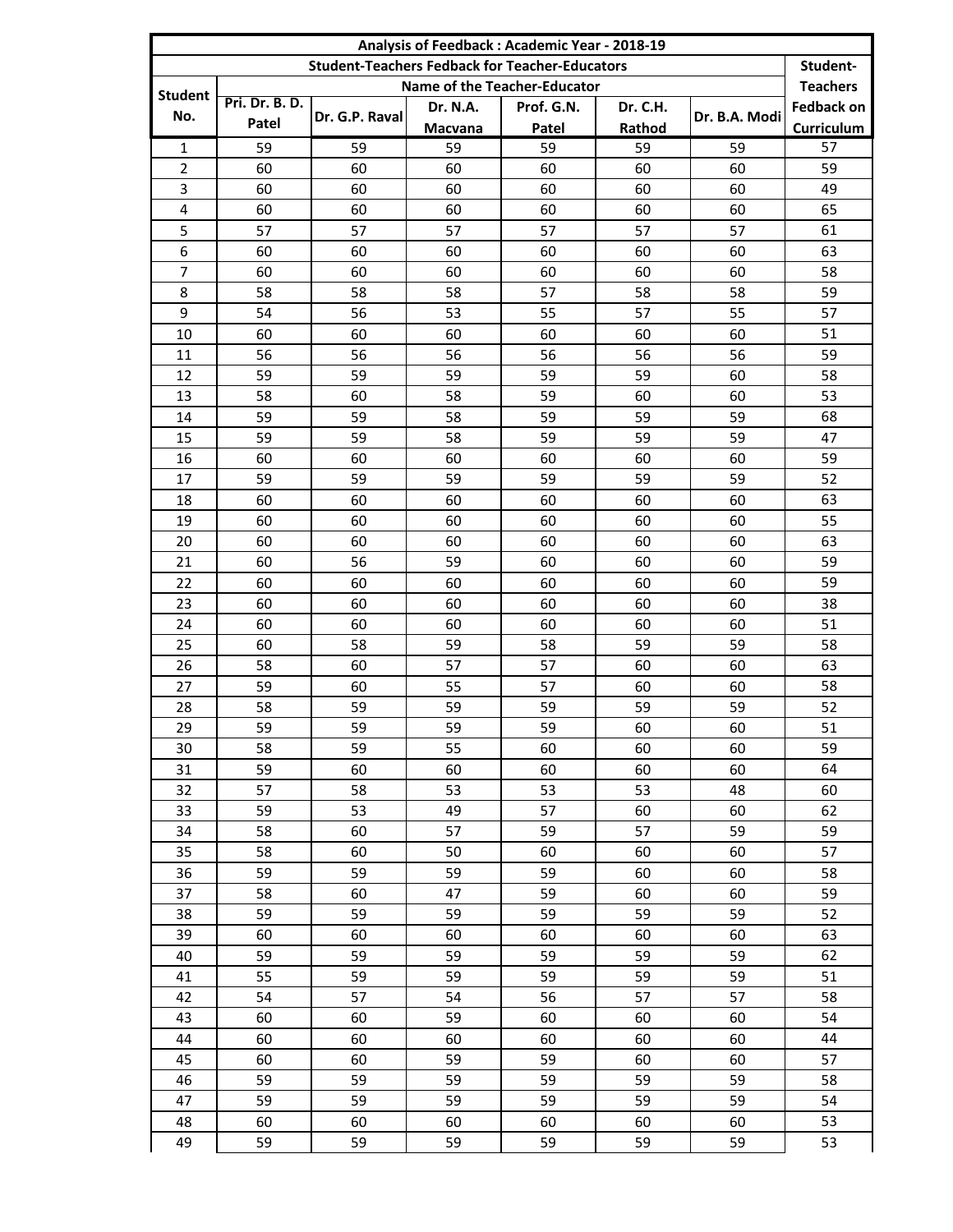| N                     | 49               | 49               | 49               | 49               | 49               | 49               | 49               |
|-----------------------|------------------|------------------|------------------|------------------|------------------|------------------|------------------|
| Sum                   | 2882             | 2894             | 2839             | 2885             | 2902             | 2898             | 2782             |
| Mean                  | 58.82            | 59.06            | 57.94            | 58.88            | 59.22            | 59.14            | 56.78            |
| <b>SD</b>             | 1.51             | 1.43             | 3.03             | 1.52             | 1.36             | 1.96             | 5.61             |
| SD <sup>2</sup>       | 2.28             | 2.06             | 9.18             | 2.32             | 1.84             | 3.83             | 31.51            |
| $Q_1$                 | 58               | 59               | 58               | 59               | 59               | 59               | 53               |
| $Q_3$                 | 60               | 60               | 60               | 60               | 60               | 60               | 59               |
| Q                     | 1                | 0.5              | 1                | 0.5              | 0.5              | 0.5              | 3                |
| <b>Max</b>            | 60               | 60               | 60               | 60               | 60               | 60               | 68               |
| Min                   | 54               | 53               | 47               | 53               | 53               | 48               | 38               |
| <b>Median</b>         | 59               | 60               | 59               | 59               | 60               | 60               | 58               |
| <b>Percent</b><br>age | 98.03            | 98.44            | 96.56            | 98.13            | 98.71            | 98.57            | 94.63            |
| Avarage<br>Grade      | A                | A                | A                | A                | A                | A                | A                |
| <b>Result</b>         | Very             | <b>Very</b>      | Very             | <b>Very</b>      | <b>Very</b>      | <b>Very</b>      | <b>Very</b>      |
|                       | <b>Excellent</b> | <b>Excellent</b> | <b>Excellent</b> | <b>Excellent</b> | <b>Excellent</b> | <b>Excellent</b> | <b>Excellent</b> |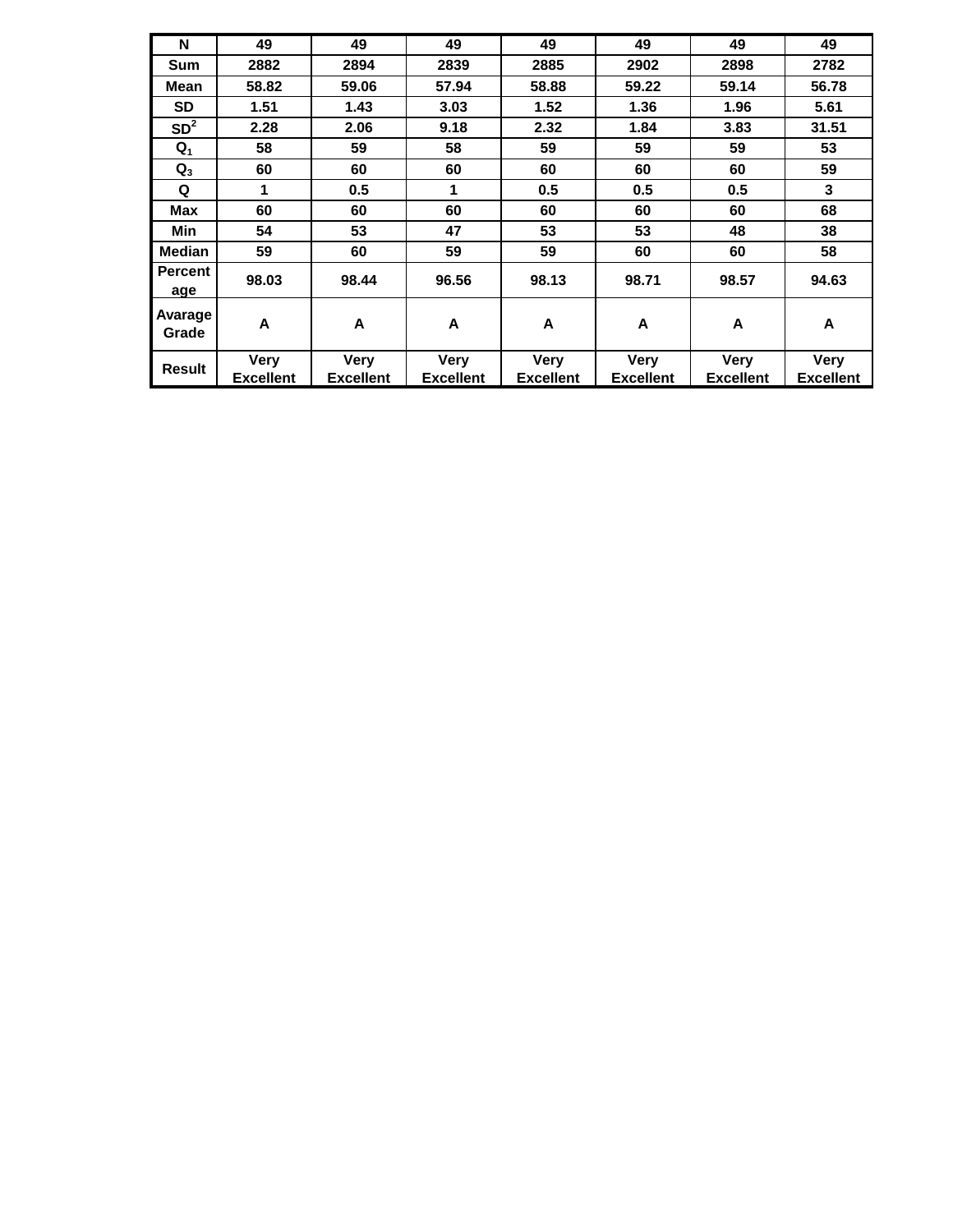| Analysis of Feedback: Academic Year - 2018-19       |                    |                 |                   |                   |            |                   |                   |                |  |
|-----------------------------------------------------|--------------------|-----------------|-------------------|-------------------|------------|-------------------|-------------------|----------------|--|
| <b>Student-Teachers Fedback for the Institution</b> |                    |                 |                   |                   |            |                   |                   |                |  |
|                                                     | Name of the Factor |                 |                   |                   |            |                   |                   |                |  |
|                                                     | Physical           | <b>Teaching</b> | <b>ITE</b>        | Co-curicular      | Code of    | <b>Administr</b>  | Hostel            | Co-operation   |  |
|                                                     | <b>Facilities</b>  | <b>Learning</b> | <b>Facilities</b> | <b>Activities</b> | Conduct of | ative             | <b>Facilities</b> | of the         |  |
| <b>Student No.</b>                                  |                    | <b>Process</b>  |                   | and               | the        | <b>Matters of</b> |                   | Governing      |  |
|                                                     |                    |                 |                   | Administarti      | Institute  | the               |                   | Body of the    |  |
|                                                     |                    |                 |                   | on                |            | Institute         |                   | <b>College</b> |  |
|                                                     |                    |                 |                   |                   |            |                   |                   |                |  |
| $\mathbf{1}$                                        | 23                 | 25              | 22                | 25                | 24         | 25                | 24                | 23             |  |
| $\overline{2}$                                      | 24                 | 25              | 25                | 24                | 24         | 25                | 29                | 24             |  |
| 3                                                   | 23                 | 25              | 25                | 24                | 24         | 25                | 27                | 25             |  |
| 4                                                   | 23                 | 25              | 25                | 24                | 25         | 25                | 27                | 25             |  |
| 5                                                   | 23                 | 25              | 24                | 24                | 25         | 25                | 30                | 24             |  |
| 6                                                   | 24                 | 25              | 25                | 25                | 25         | 25                | 30                | 25             |  |
| 7                                                   | 21                 | 25              | 17                | 25                | 25         | 25                | 30                | 25             |  |
| 8                                                   | 24                 | 25              | 25                | 25                | 25         | 25                | 30                | 25             |  |
| 9                                                   | 24                 | 25              | 25                | 25                | 25         | 25                | 30                | 25             |  |
| 10                                                  | 25                 | 24              | 20                | 25                | 25         | 25                | 26                | 25             |  |
| 11                                                  | 25                 | 24              | 21                | 25                | 25         | 25                | 26                | 25             |  |
| 12                                                  | 25                 | 25              | 25                | 25                | 25         | 25                | 30                | 25             |  |
| 13                                                  | 24                 | 25              | 25                | 25                | 25         | 25                | 30                | 25             |  |
| 14                                                  | 24                 | 25              | 23                | 25                | 25         | 25                | 30                | 25             |  |
| 15                                                  | 25                 | 25              | 25                | 25                | 25         | 25                | 30                | 25             |  |
| 16                                                  | 25                 | 25              | 25                | 25                | 25         | 25                | 30                | 25             |  |
| 17                                                  | 24                 | 25              | 25                | 25                | 25         | 25                | 30                | 25             |  |
| 18                                                  | 24                 | 25              | 25                | 25                | 25         | 25                | 30                | 25             |  |
| 19                                                  | 25                 | 25              | 25                | 25                | 25         | 25                | 30                | 25             |  |
| 20                                                  | 25                 | 25              | 25                | 25                | 25         | 25                | 30                | 25             |  |
| 21                                                  | 22                 | 24              | 18                | 24                | 25         | 25                | 26                | 25             |  |
| 22                                                  | 25                 | 25              | 25                | 25                | 25         | 25                | 30                | 25             |  |
| 23                                                  | 21                 | 24              | 22                | 25                | 25         | 25                | 30                | 25             |  |
| 24                                                  | 24                 | 25              | 25                | 24                | 25         | 25                | 30                | 24             |  |
| 25                                                  | 25                 | 24              | 25                | 22                | 25         | 24                | 29                | 25             |  |
| 26                                                  | 25                 | 24              | 20                | 25                | 25         | 25                | 27                | 22             |  |
| 27                                                  | 19                 | 23              | 18                | 21                | 24         | 22                | 19                | 20             |  |
| 28                                                  | 21                 | 25              | 24                | 25                | 25         | 25                | 28                | 24             |  |
| 29                                                  | 19                 | 23              | 18                | 24                | 24         | 24                | 18                | 20             |  |
| 30                                                  | 22                 | 24              | 21                | 22                | 25         | 25                | 24                | 23             |  |
| 31                                                  | 22                 | 24              | 21                | 23                | 22         | 25                | 25                | 23             |  |
| 32                                                  | 21                 | 23              | 19                | 24                | 25         | 24                | 18                | 25             |  |
| 33                                                  | 21                 | 23              | 21                | 24                | 25         | 24                | 25                | 25             |  |
| 34                                                  | 20                 | 23              | 21                | 24                | 25         | 25                | 30                | 25             |  |
| 35                                                  | 24                 | 24              | 23                | 25                | 24         | 25                | 28                | 25             |  |
| 36                                                  | 22                 | 24              | 22                | 25                | 25         | 25                | 30                | 25             |  |
| 37                                                  | 25                 | 24              | 22                | 24                | 25         | 24                | 30                | 24             |  |
| 38                                                  | 22                 | 25              | 22                | 25                | 25         | 25                | 30                | 25             |  |
| 39                                                  | 24                 | 25              | 24                | 25                | 25         | 25                | 30                | 25             |  |
| 40                                                  | 21                 | 22              | 23                | 24                | 25         | 23                | 23                | 24             |  |
| 41<br>42                                            | 24<br>24           | 23<br>24        | 24<br>22          | 25<br>24          | 25<br>23   | 25<br>24          | 29<br>30          | 25<br>23       |  |
| 43                                                  | 23                 | 22              | 17                | 21                | 25         | 25                | 20                | 21             |  |
|                                                     |                    |                 |                   |                   |            |                   |                   |                |  |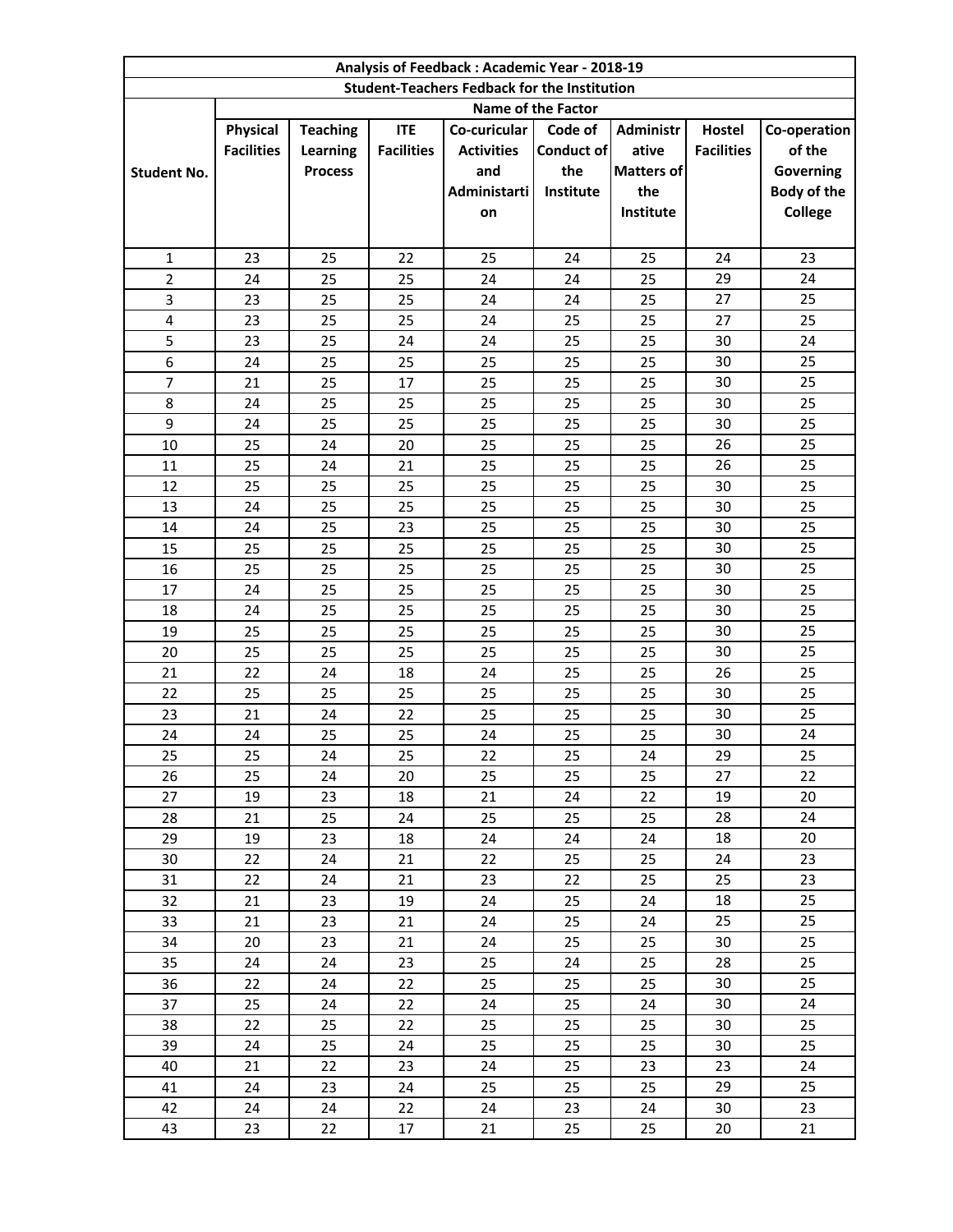| 44               | 24                              | 24                              | 19                              | 22                              | 25                              | 24                              | 23                              | 19                              |
|------------------|---------------------------------|---------------------------------|---------------------------------|---------------------------------|---------------------------------|---------------------------------|---------------------------------|---------------------------------|
| 45               | 22                              | 23                              | 19                              | 22                              | 21                              | 23                              | 26                              | 22                              |
| 46               | 24                              | 25                              | 23                              | 24                              | 25                              | 24                              | 30                              | 25                              |
| 47               | 24                              | 25                              | 23                              | 21                              | 25                              | 25                              | 27                              | 24                              |
| 48               | 20                              | 25                              | 20                              | 25                              | 23                              | 25                              | 29                              | 25                              |
| 49               | 25                              | 25                              | 25                              | 25                              | 25                              | 25                              | 30                              | $\overline{25}$                 |
| N                | 49                              | 49                              | 49                              | 49                              | 49                              | 49                              | 49                              | 49                              |
| Sum              | 1135                            | 1192                            | 1103                            | 1185                            | 1208                            | 1210                            | 1353                            | 1184                            |
| <b>Mean</b>      | 23.16                           | 24.33                           | 22.51                           | 24.18                           | 24.65                           | 24.69                           | 27.61                           | 24.16                           |
| <b>SD</b>        | 1.72                            | 0.88                            | 2.55                            | $1.2$                           | 0.83                            | 0.65                            | 3.42                            | 1.5                             |
| SD <sup>2</sup>  | 2.97                            | 0.77                            | 6.51                            | 1.44                            | 0.69                            | 0.43                            | 11.7                            | 2.26                            |
| $Q_1$            | 22                              | 24                              | 21                              | 24                              | 25                              | 25                              | 26                              | 24                              |
| $Q_3$            | 24                              | 25                              | 25                              | 25                              | 25                              | 25                              | 30                              | 25                              |
| Q                | 1                               | 0.5                             | $\mathbf{2}$                    | 0.5                             | $\bf{0}$                        | $\bf{0}$                        | $\mathbf{2}$                    | 0.5                             |
| <b>Max</b>       | 25                              | 25                              | 25                              | 25                              | 25                              | 25                              | 30                              | 25                              |
| Min              | 19                              | 22                              | 17                              | 21                              | 21                              | 22                              | 18                              | 19                              |
| <b>Median</b>    | 24                              | 25                              | 23                              | 25                              | 25                              | 25                              | 30                              | 25                              |
| Percentage       | 92.65                           | 97.31                           | 90.04                           | 96.73                           | 98.61                           | 98.78                           | 110.45                          | 96.65                           |
| Avarage<br>Grade | A                               | A                               | A                               | A                               | A                               | A                               | A                               | A                               |
| <b>Result</b>    | <b>Very</b><br><b>Excellent</b> | <b>Very</b><br><b>Excellent</b> | <b>Very</b><br><b>Excellent</b> | <b>Very</b><br><b>Excellent</b> | <b>Very</b><br><b>Excellent</b> | <b>Very</b><br><b>Excellent</b> | <b>Very</b><br><b>Excellent</b> | <b>Very</b><br><b>Excellent</b> |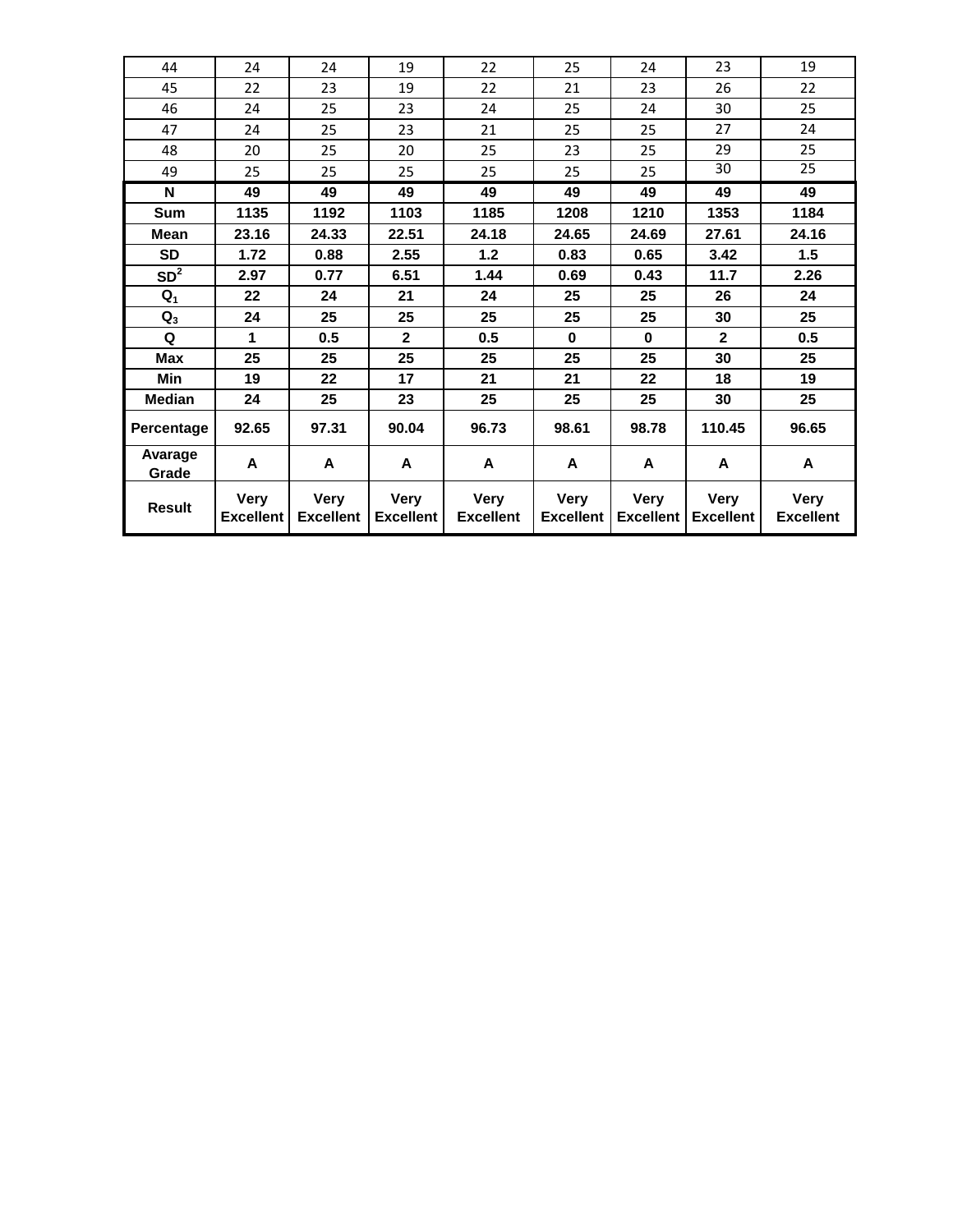| Analysis of Feedback: Academic Year - 2018-19                    |                                      |                  |                    |                |  |  |  |  |  |
|------------------------------------------------------------------|--------------------------------------|------------------|--------------------|----------------|--|--|--|--|--|
| Feedback by Stakeholders for the College Teaching and Activities |                                      |                  |                    |                |  |  |  |  |  |
|                                                                  | <b>Name of Group of Stakeholders</b> |                  |                    |                |  |  |  |  |  |
| Sr. No.                                                          | <b>College</b>                       | <b>Teacher</b>   | Alumni             |                |  |  |  |  |  |
|                                                                  | <b>Management</b>                    | <b>Educators</b> | <b>Association</b> | <b>Parents</b> |  |  |  |  |  |
|                                                                  |                                      |                  | <b>Members</b>     |                |  |  |  |  |  |
| $\mathbf 1$                                                      | 110                                  | 104              | 105                | 98             |  |  |  |  |  |
| $\overline{2}$                                                   | 110                                  | 107              | 97                 | 97             |  |  |  |  |  |
| 3                                                                | 108                                  | 104              | 103                | 106            |  |  |  |  |  |
| 4                                                                | 102                                  | 108              | 103                | 96             |  |  |  |  |  |
| 5                                                                | 106                                  | 107              | 106                | 100            |  |  |  |  |  |
| 6                                                                | 104                                  | 110              | 88                 | 97             |  |  |  |  |  |
| $\overline{\mathcal{I}}$                                         |                                      |                  | 105                | 91             |  |  |  |  |  |
| 8                                                                |                                      |                  | 102                | 96             |  |  |  |  |  |
| 9                                                                |                                      |                  |                    | 92             |  |  |  |  |  |
| 10                                                               |                                      |                  |                    | 102            |  |  |  |  |  |
| 11                                                               |                                      |                  |                    | 100            |  |  |  |  |  |
| 12                                                               |                                      |                  |                    | 97             |  |  |  |  |  |
| 13                                                               |                                      |                  |                    | 106            |  |  |  |  |  |
| 14                                                               |                                      |                  |                    | 94             |  |  |  |  |  |
| 15                                                               |                                      |                  |                    | 93             |  |  |  |  |  |
| 16                                                               |                                      |                  |                    | 107            |  |  |  |  |  |
| 17                                                               |                                      |                  |                    | 109            |  |  |  |  |  |
| 18                                                               |                                      |                  |                    | 109            |  |  |  |  |  |
| 19                                                               |                                      |                  |                    | 110            |  |  |  |  |  |
| 20                                                               |                                      |                  |                    | 105            |  |  |  |  |  |
| 21                                                               |                                      |                  |                    | 98             |  |  |  |  |  |
| 22                                                               |                                      |                  |                    | 101            |  |  |  |  |  |
| 23                                                               |                                      |                  |                    | 98             |  |  |  |  |  |
| 24                                                               |                                      |                  |                    | 109            |  |  |  |  |  |
| 25                                                               |                                      |                  |                    | 91             |  |  |  |  |  |
| 26                                                               |                                      |                  |                    | 87             |  |  |  |  |  |
| 27                                                               |                                      |                  |                    | 110            |  |  |  |  |  |
| 28                                                               |                                      |                  |                    | 103            |  |  |  |  |  |
| 29                                                               |                                      |                  |                    | 108            |  |  |  |  |  |
| 30                                                               |                                      |                  |                    | 87             |  |  |  |  |  |
| 31                                                               |                                      |                  |                    | 102            |  |  |  |  |  |
| 32                                                               |                                      |                  |                    | 110            |  |  |  |  |  |
| 33                                                               |                                      |                  |                    | 110            |  |  |  |  |  |
| 34                                                               |                                      |                  |                    | 101            |  |  |  |  |  |
| 35                                                               |                                      |                  |                    | 96             |  |  |  |  |  |
| 36                                                               |                                      |                  |                    | 87             |  |  |  |  |  |
| 37                                                               |                                      |                  |                    | 102            |  |  |  |  |  |
| 38                                                               |                                      |                  |                    | 100            |  |  |  |  |  |
| 39                                                               |                                      |                  |                    | 96             |  |  |  |  |  |
| 40                                                               |                                      |                  |                    | 100            |  |  |  |  |  |
| 41                                                               |                                      |                  |                    | 100            |  |  |  |  |  |
| 42                                                               |                                      |                  |                    | 109            |  |  |  |  |  |
| 43                                                               |                                      |                  |                    | 110            |  |  |  |  |  |
| 44                                                               |                                      |                  |                    | 101            |  |  |  |  |  |
| 45                                                               |                                      |                  |                    | 102            |  |  |  |  |  |
| 46                                                               |                                      |                  |                    | 101            |  |  |  |  |  |